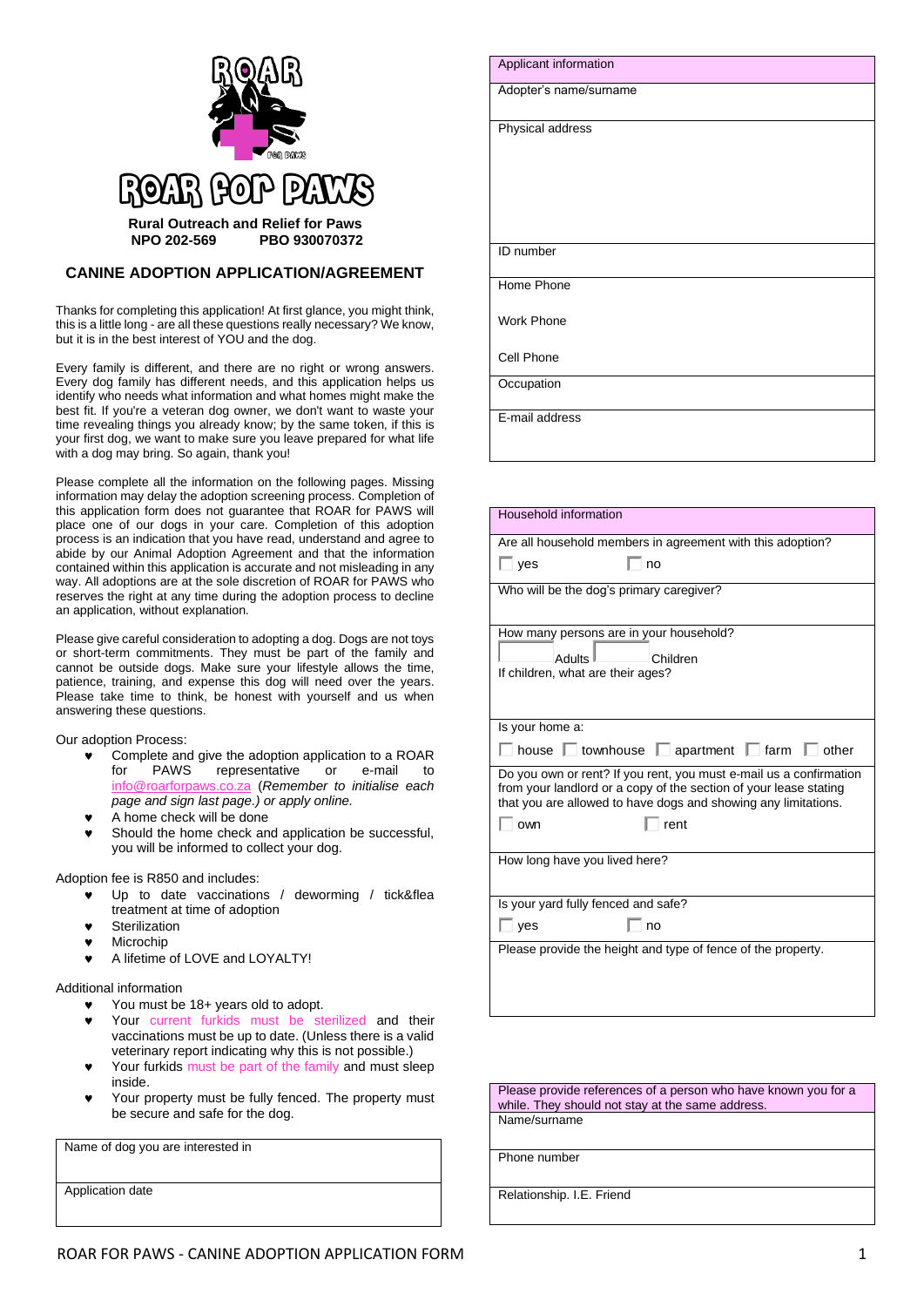| Current/Previous animal information                      |  |  |
|----------------------------------------------------------|--|--|
| How many animals do you have?                            |  |  |
| Which Veterinarian/Practice do you take your animals to? |  |  |

| Furkid 1                                                  | Furkid 2                                                  |
|-----------------------------------------------------------|-----------------------------------------------------------|
| Name                                                      | Name                                                      |
| <b>Breed/Species</b>                                      | <b>Breed/Species</b>                                      |
| $\Box$ Male $\Box$ Female                                 | $\Box$ Male $\Box$ Female                                 |
| Age                                                       | Age                                                       |
| Vaccinated/deworming up to<br>date?                       | Vaccinated/deworming up to<br>date?                       |
| $\Box$ yes<br>$\Box$ no                                   | $\Box$ yes<br>$\Box$ no                                   |
| Sterilized                                                | Sterilized                                                |
| $\Box$ yes $\Box$ no                                      | $\Box$ yes $\Box$ no                                      |
| Is this animal still alive? If no,<br>how did he/she die? | Is this animal still alive? If no,<br>how did he/she die? |
| $\Box$ no<br>$\Box$ yes                                   | $\Box$ no<br>$\Box$ yes                                   |
| Additional information                                    | Additional information                                    |
|                                                           |                                                           |
| Furkid 3                                                  | Furkid 4                                                  |
| Name                                                      | Name                                                      |
| <b>Breed/Species</b>                                      | Breed/Species                                             |
| $\Box$ Female<br>$\Box$ Male                              | $\Box$ Male<br>$\Box$ Female                              |
| Age                                                       | Age                                                       |
| Vaccinated/deworming up to<br>date?                       | Vaccinated/deworming up to<br>date?                       |
| $\Box$ yes $\Box$ no                                      | $\Box$ yes $\Box$ no                                      |
| Sterilized                                                | Sterilized                                                |
| $\Box$ yes $\Box$ no                                      | $\Box$ yes $\Box$ no                                      |
| Is this animal still alive? If no,<br>how did he/she die? | Is this animal still alive? If no,<br>how did he/she die? |
| $\Box$ yes $\Box$ no                                      | $\Box$ yes $\Box$ no                                      |
| Additional information                                    | Additional information                                    |

| New Dog info                                                                          |
|---------------------------------------------------------------------------------------|
| Why do you want to adopt?                                                             |
|                                                                                       |
| Where will your new dog sleep at night?                                               |
|                                                                                       |
| Where will your new dog stay when nobody is home?                                     |
|                                                                                       |
| How many hours will the dog be alone during the day?                                  |
| What happens when you go on holiday?                                                  |
|                                                                                       |
| What brand of dog food do you plan to feed?                                           |
| Have you ever given up/rehomed your dog previously? If so, why                        |
| and where did he/she go?                                                              |
| $\Box$ no<br>$\Box$ yes                                                               |
| Have you ever had an animal lost or stolen?                                           |
| $\Box$ yes<br>no                                                                      |
| Are you willing to work through your new dog's issues, if any?<br>$\Box$ yes<br>l⊟ no |
| Do you understand that a dog can be and 15-year (or more)                             |
| commitment and can be expensive to care for?<br>$\vert$ yes<br>no                     |
| Do you plan to take an obedience/training class with your dog?                        |
| $\Box$ yes $\Box$ no                                                                  |
| What will you do if your dog chews furniture or shows other<br>destructive behaviour? |
|                                                                                       |
|                                                                                       |
| Are you planning to move soon? (Note that many places are not<br>pet friendly.)       |
| l Ino<br>$\vert$ yes<br>If yes, what will happen to your animals?                     |
|                                                                                       |
| What will happen to your furkids should you need to move to a                         |
| retirement village or move in with relatives/caregivers?                              |
|                                                                                       |
| Are you planning to immigrate soon or within the next few<br>months/years?            |
| $\Box$ yes<br>$\Box$ no                                                               |
| If yes, what will happen to your animals?                                             |